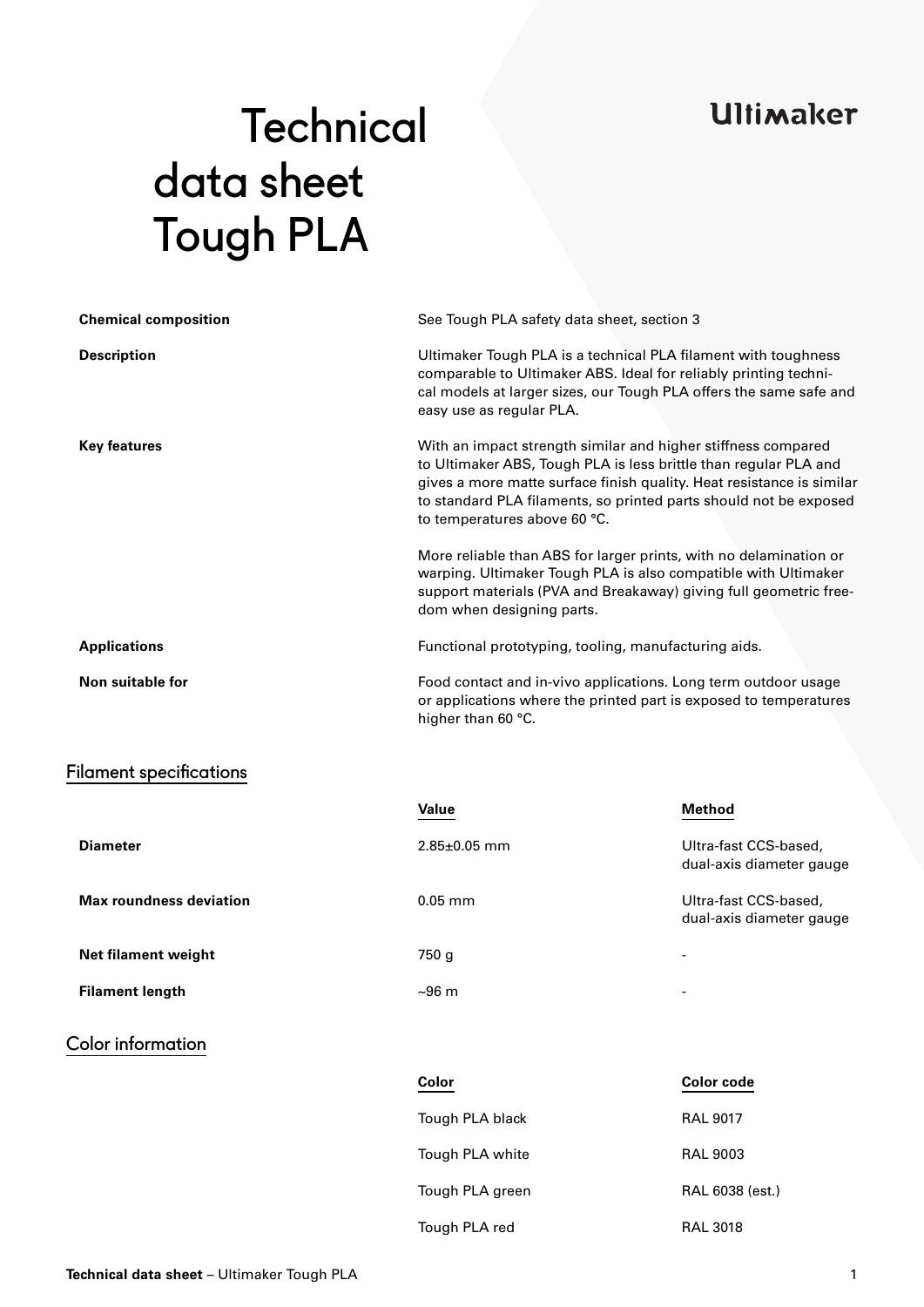| Mechanical properties*                   | Injection molding    |                          | 3D printing              |                                 |
|------------------------------------------|----------------------|--------------------------|--------------------------|---------------------------------|
|                                          | <b>Typical value</b> | <b>Test method</b>       | <b>Typical value</b>     | <b>Test method</b>              |
| <b>Tensile modulus</b>                   |                      |                          | 1820 MPa                 | <b>ISO 527</b><br>(1 mm/min)    |
| Tensile stress at yield                  |                      | $\overline{\phantom{a}}$ | 37 MPa                   | <b>ISO 527</b><br>$(50$ mm/min) |
| <b>Tensile stress at break</b>           |                      | $\overline{\phantom{a}}$ | 37 MPa                   | <b>ISO 527</b><br>$(50$ mm/min) |
| <b>Elongation at yield</b>               | -                    | $\overline{\phantom{a}}$ | 3.1%                     | <b>ISO 527</b><br>$(50$ mm/min) |
| <b>Elongation at break</b>               |                      |                          | 3.1%                     | <b>ISO 527</b><br>$(50$ mm/min) |
| <b>Flexural strength</b>                 | $\overline{a}$       |                          | 78 MPa                   | <b>ISO 178</b>                  |
| <b>Flexural modulus</b>                  |                      |                          | 2490 MPa                 | <b>ISO 178</b>                  |
| Izod impact strength, notched (at 23 °C) |                      | $\overline{\phantom{a}}$ | $9$ kJ/m <sup>2</sup>    | <b>ISO 180</b>                  |
| Charpy impact strenght (at 23 °C)        |                      |                          | $\overline{\phantom{a}}$ |                                 |
| <b>Hardness</b>                          |                      |                          | 79 (shore D)             | Durometer                       |

## Thermal properties

|                                         | <b>Typical value</b> | <b>Test method</b> |
|-----------------------------------------|----------------------|--------------------|
| Melt mass-flow rate (MFR)               | $6-7$ g/10 min       | (210 °C, 2.16 kg)  |
| Heat Deflection (HDT) at 0.455 MPa      |                      |                    |
| Heat Deflection (HDT) at 1.82 MPa       |                      |                    |
| Vicat softening temperature             | 63 °C                | <b>ISO 306</b>     |
| <b>Glass transition</b>                 | 62 °C                | DSC, 10 °C/min     |
| <b>Coefficient of thermal expansion</b> |                      |                    |
| <b>Melting temperature</b>              | 151 °C               | DSC, 10 °C/min     |
| <b>Thermal shrinkage</b>                |                      |                    |

### Other properties

|                             | Value                    | <b>Test method</b>       |
|-----------------------------|--------------------------|--------------------------|
| <b>Specific gravity</b>     | 1.22                     | <b>ISO 1183</b>          |
| <b>Flame classification</b> | $\overline{\phantom{0}}$ | $\overline{\phantom{0}}$ |

\*See notes